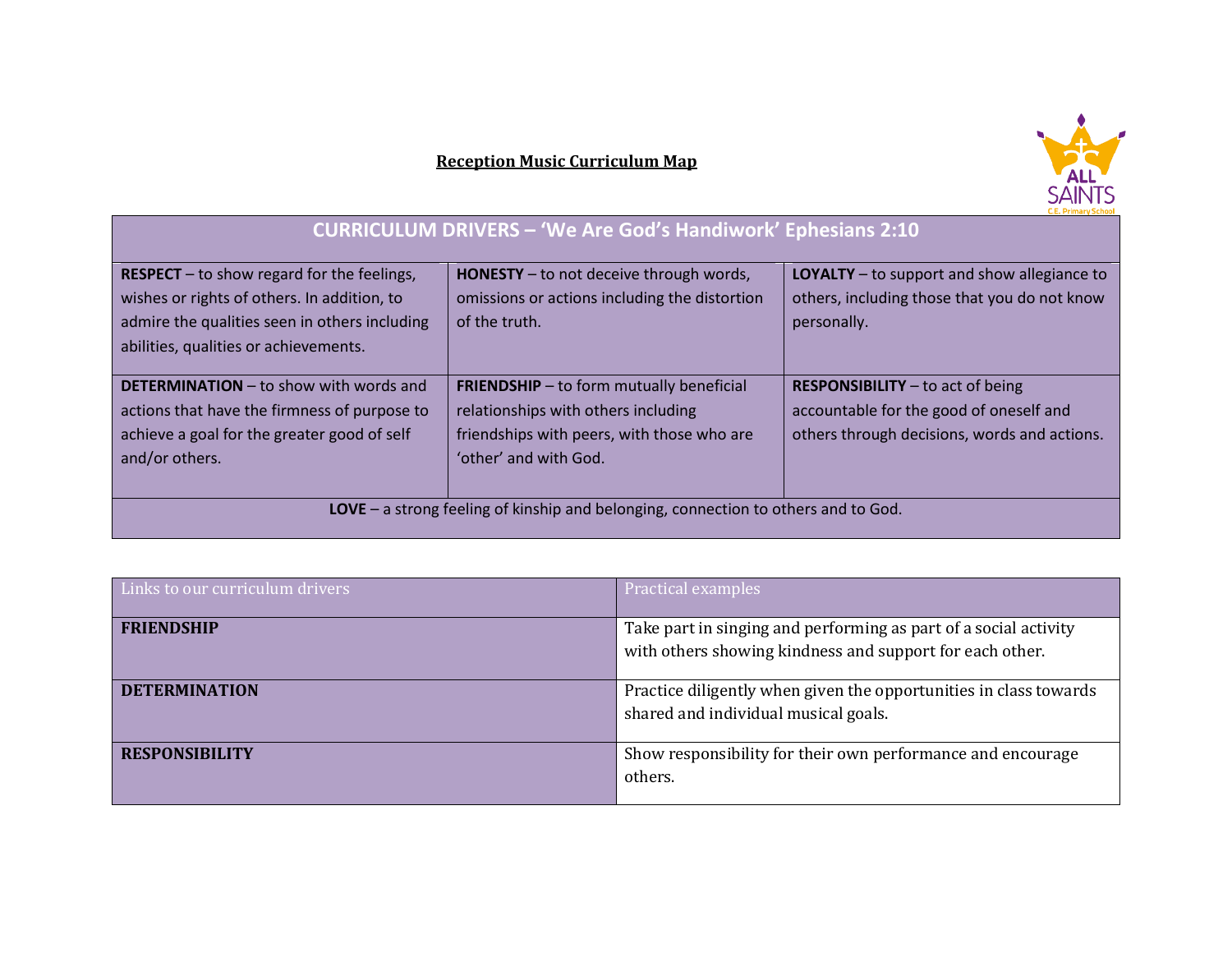| <b>RESPECT</b> | Show respect for the performance, composition and listening skills |
|----------------|--------------------------------------------------------------------|
|                | of others.                                                         |
|                |                                                                    |
| <b>HONESTY</b> | To appraise the work of themselves and others honestly but with    |
|                | kindness.                                                          |
|                |                                                                    |
| <b>LOYALTY</b> | To perform with others to the best of their ability.               |
|                |                                                                    |
| <b>LOVE</b>    | To feel connected to others and to God through the medium of       |
|                | music.                                                             |
|                |                                                                    |

| Year<br>R                 | Main features of Unit (an<br>overview of the topic taught)                                                                                                                                                                                                                                  | <b>Key Skills</b><br>(what skills the children will learn in<br>the unit)                                                                                                                                                                                                                | Content                                                                                                                                                                                        | By the end of this topic, the<br>children will know this<br>vocabulary                                                                                                               |
|---------------------------|---------------------------------------------------------------------------------------------------------------------------------------------------------------------------------------------------------------------------------------------------------------------------------------------|------------------------------------------------------------------------------------------------------------------------------------------------------------------------------------------------------------------------------------------------------------------------------------------|------------------------------------------------------------------------------------------------------------------------------------------------------------------------------------------------|--------------------------------------------------------------------------------------------------------------------------------------------------------------------------------------|
| Autumn<br>$\vert 1 \vert$ | Unit: Me!<br>Listening and responding<br>to different styles of music.<br>Embedding foundations of<br>the interrelated dimensions<br>of music.<br>Learning to sing or sing<br>along with nursery rhymes<br>and action songs.<br>Improvising leading to<br>playing classroom<br>instruments. | <b>Listen and Respond to a</b><br>different style of music each<br>week/step.<br><b>Explore and Create - initially</b><br>using voices only but building<br>to using classroom instruments<br>too.<br>Singing - nursery rhymes and<br>action songs - building to<br>singing and playing. | Learn to sing nursery rhymes<br>and action songs:<br>Pat-a-cake<br>1, 2, 3, 4, 5, Once I Caught a Fish<br>Alive<br>This Old Man<br><b>Five Little Ducks</b><br>Name Song<br>Things For Fingers | <b>Elements of Music:</b><br>Pulse<br>Rhythm<br>Pitch<br>Tempo<br>Dynamics<br>Timbre<br>Texture<br>Plus appropriate musical<br>vocabulary from the<br>Musical Key Words<br>document. |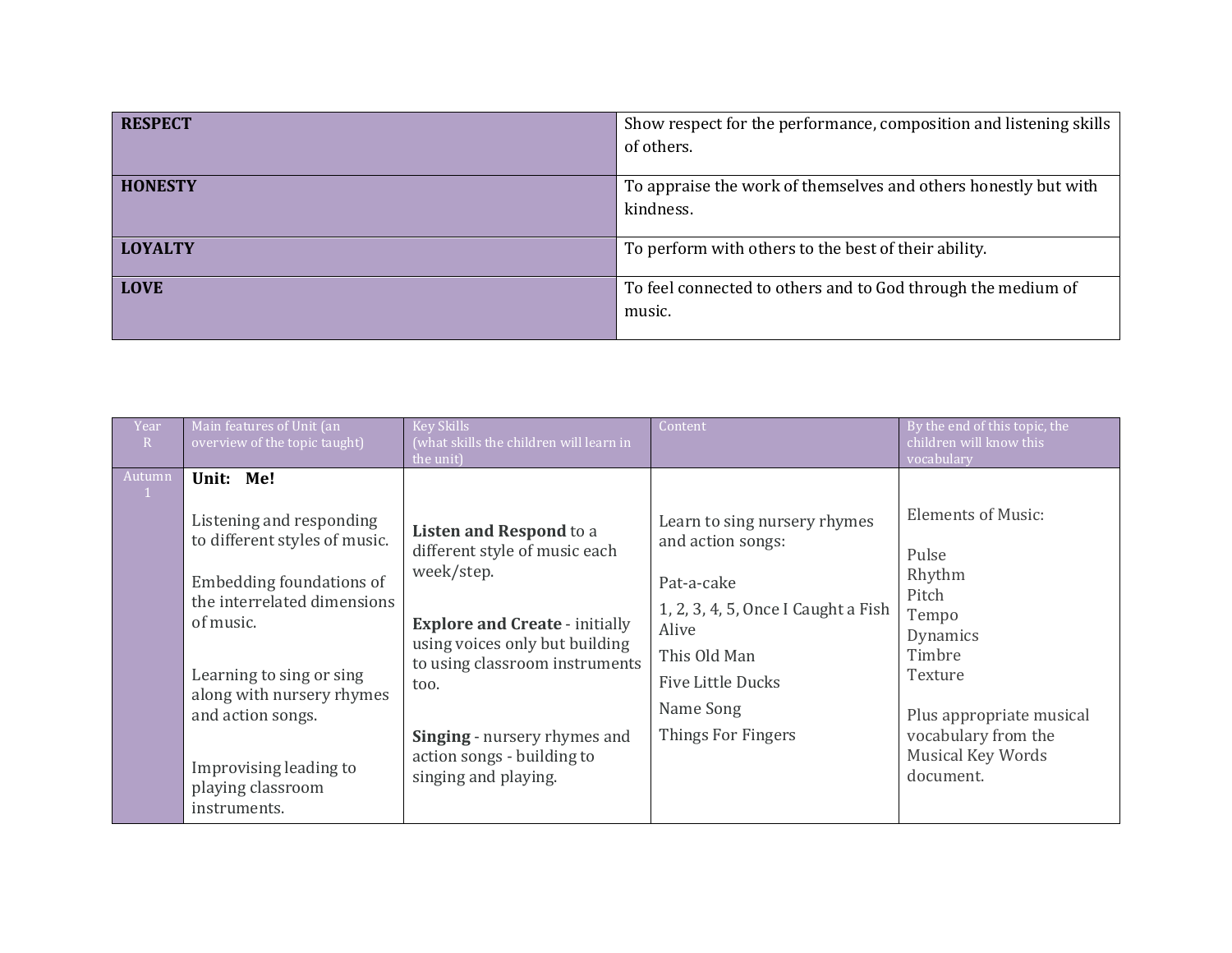|                          | Share and perform the<br>learning that has taken<br>place.                                                                                                                                                                                                                                                                                                        | <b>Share and Perform</b>                                                                                                                                                                                                                                                |                                                                                                                                                                                      |                                                                                                                                                                                             |
|--------------------------|-------------------------------------------------------------------------------------------------------------------------------------------------------------------------------------------------------------------------------------------------------------------------------------------------------------------------------------------------------------------|-------------------------------------------------------------------------------------------------------------------------------------------------------------------------------------------------------------------------------------------------------------------------|--------------------------------------------------------------------------------------------------------------------------------------------------------------------------------------|---------------------------------------------------------------------------------------------------------------------------------------------------------------------------------------------|
| Autumn<br>$\overline{2}$ | Unit: My Stories.<br>Listening and responding<br>to different styles of music.<br>Embedding foundations of<br>the interrelated dimensions<br>of music.<br>Learning to sing or sing<br>along with nursery rhymes<br>and action songs.<br>Improvising leading to<br>playing classroom<br>instruments.<br>Share and perform the<br>learning that has taken<br>place. | <b>Listen and Respond to a</b><br>different style of music each<br>week/step<br><b>Explore and Create using</b><br>voices and classroom<br>instruments<br>Singing - nursery rhymes and<br>action songs - building to<br>singing and playing<br><b>Share and Perform</b> | Learn to sing nursery rhymes<br>and action songs:<br>I'm A Little Teapot<br>The Grand Old Duke Of York<br>Ring O' Roses<br>Hickory Dickory Dock<br>Not Too Difficult<br>The ABC Song | <b>Elements of Music:</b><br>Pulse<br>Rhythm<br>Pitch<br>Tempo<br>Dynamics<br>Timbre<br>Texture<br>Plus appropriate musical<br>vocabulary from the<br><b>Musical Key Words</b><br>document. |
| Spring                   | Unit: Everyone!<br>Listening and responding<br>to different styles of music.                                                                                                                                                                                                                                                                                      | Listen and Respond to a<br>different style of music each<br>week/step                                                                                                                                                                                                   | Learn to sing nursery rhymes<br>and action songs:<br>Wind The Bobbin Up                                                                                                              | <b>Elements of Music:</b><br>Pulse<br>Rhythm<br>Pitch                                                                                                                                       |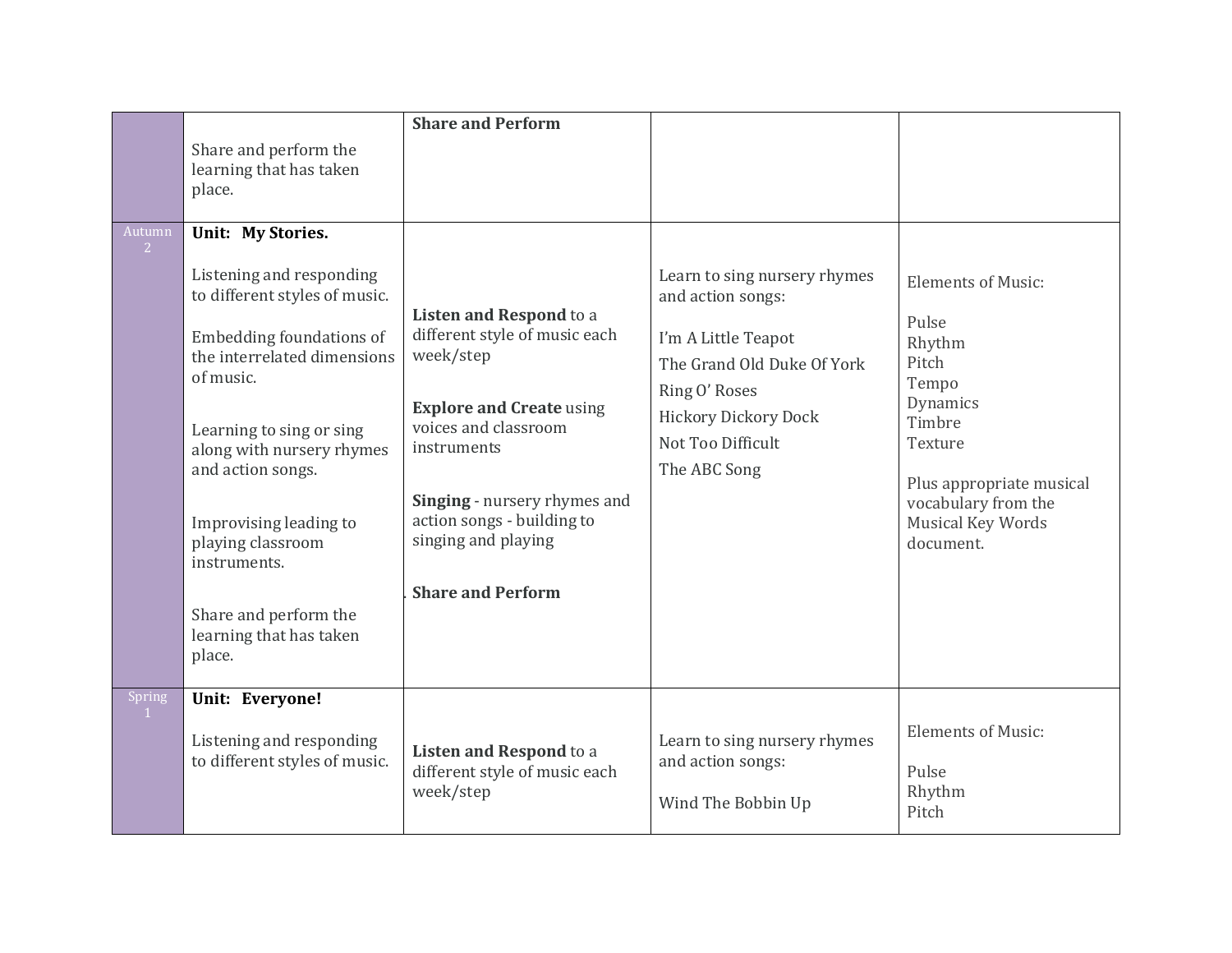|                                 | Embedding foundations of<br>the interrelated dimensions<br>of music.<br>Learning to sing or sing<br>along with nursery rhymes<br>and action songs.<br>Improvising leading to<br>playing classroom<br>instruments.<br>Singing and learning to play<br>instruments within a song.<br>Share and perform the<br>learning that has taken<br>place. | <b>Explore and Create - initially</b><br>using voices only but building<br>to using classroom instruments<br>too<br>Sing and play - nursery<br>rhymes and action songs -<br>building to singing and playing<br><b>Share and Perform</b> | Rock-a-bye Baby<br>Five Little Monkeys Jumping<br>On The Bed<br><b>Twinkle Twinkle</b><br>If You're Happy And You Know<br>It<br>Head, Shoulders, Knees And<br>Toes        | Tempo<br>Dynamics<br>Timbre<br>Texture<br>Plus appropriate musical<br>vocabulary from the<br><b>Musical Key Words</b><br>document. |
|---------------------------------|-----------------------------------------------------------------------------------------------------------------------------------------------------------------------------------------------------------------------------------------------------------------------------------------------------------------------------------------------|-----------------------------------------------------------------------------------------------------------------------------------------------------------------------------------------------------------------------------------------|---------------------------------------------------------------------------------------------------------------------------------------------------------------------------|------------------------------------------------------------------------------------------------------------------------------------|
| <b>Spring</b><br>2 <sup>7</sup> | Unit: Our World<br>Lstening and responding to<br>different styles of music.<br>Embedding foundations of<br>the interrelated dimensions<br>of music.                                                                                                                                                                                           | Listen and Respond to a<br>different style of music each<br>week/step<br><b>Explore and Create - using</b><br>voices and classroom<br>instruments                                                                                       | Learn to sing nursery rhymes<br>and action songs:<br>Old Macdonald<br><b>Incy Wincy Spider</b><br>Baa Baa Black Sheep<br>Row, Row, Row Your Boat<br>The Wheels On The Bus | <b>Elements of Music:</b><br>Pulse<br>Rhythm<br>Pitch<br>Tempo<br>Dynamics<br>Timbre<br>Texture                                    |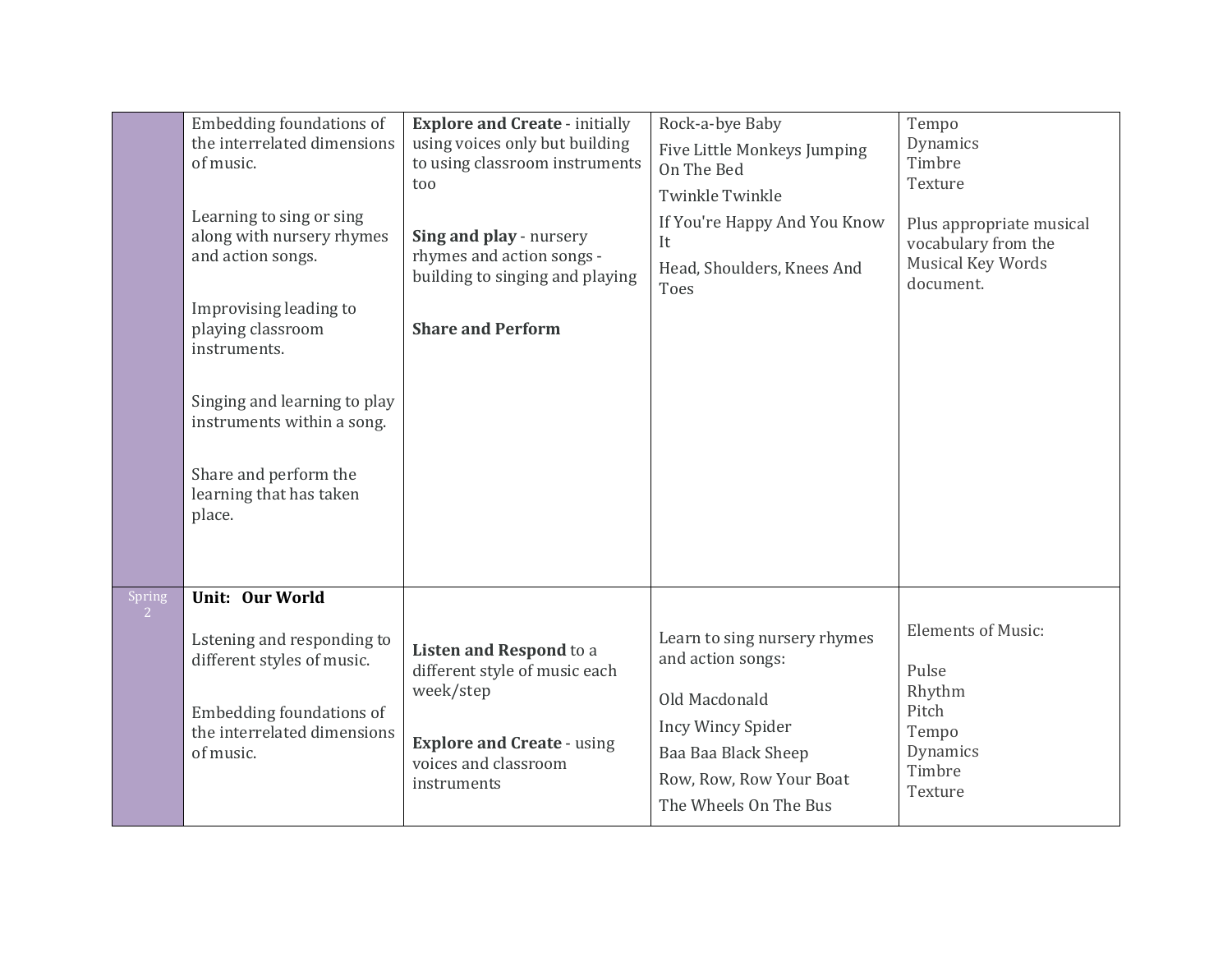| Learning to sing or sing<br>along with nursery rhymes<br>and action songs.<br>Improvising leading to<br>playing classroom<br>instruments.<br>Singing and learning to play<br>instruments within a song.<br>Share and perform the<br>learning that has taken<br>place.                    | Sing and Play - nursery<br>rhymes and action songs<br><b>Share and Perform</b>                                                                                                                                                                                                           | The Hokey Cokey                                                                                                        | Plus appropriate musical<br>vocabulary from the<br><b>Musical Key Words</b><br>document.                                                           |
|------------------------------------------------------------------------------------------------------------------------------------------------------------------------------------------------------------------------------------------------------------------------------------------|------------------------------------------------------------------------------------------------------------------------------------------------------------------------------------------------------------------------------------------------------------------------------------------|------------------------------------------------------------------------------------------------------------------------|----------------------------------------------------------------------------------------------------------------------------------------------------|
| Summer<br>Unit: Big Bear Funk!<br>$\mathbf{1}$<br>Listening and appraising<br>Funk music.<br>Embedding foundations of<br>the interrelated dimensions<br>of music using voices and<br>instruments.<br>Learning to sing Big Bear<br>Funk and revisiting other<br>nursery rhymes and action | <b>Listen and Appraise a</b><br>different piece of Funk music<br>each week/step<br><b>Explore and Create using</b><br>voices and classroom<br>instruments<br>Sing and Play Big Bear Funk<br>and revisit a selection of<br>nursery rhymes and action<br>songs<br><b>Share and Perform</b> | Big Bear Funk is a<br>transition unit that<br>prepares children for<br>their musical learning<br>in Year $1/ages$ 5-6. | <b>Elements of Music:</b><br>Pulse<br>Rhythm<br>Pitch<br>Tempo<br>Dynamics<br>Timbre<br>Texture<br>Plus appropriate musical<br>vocabulary from the |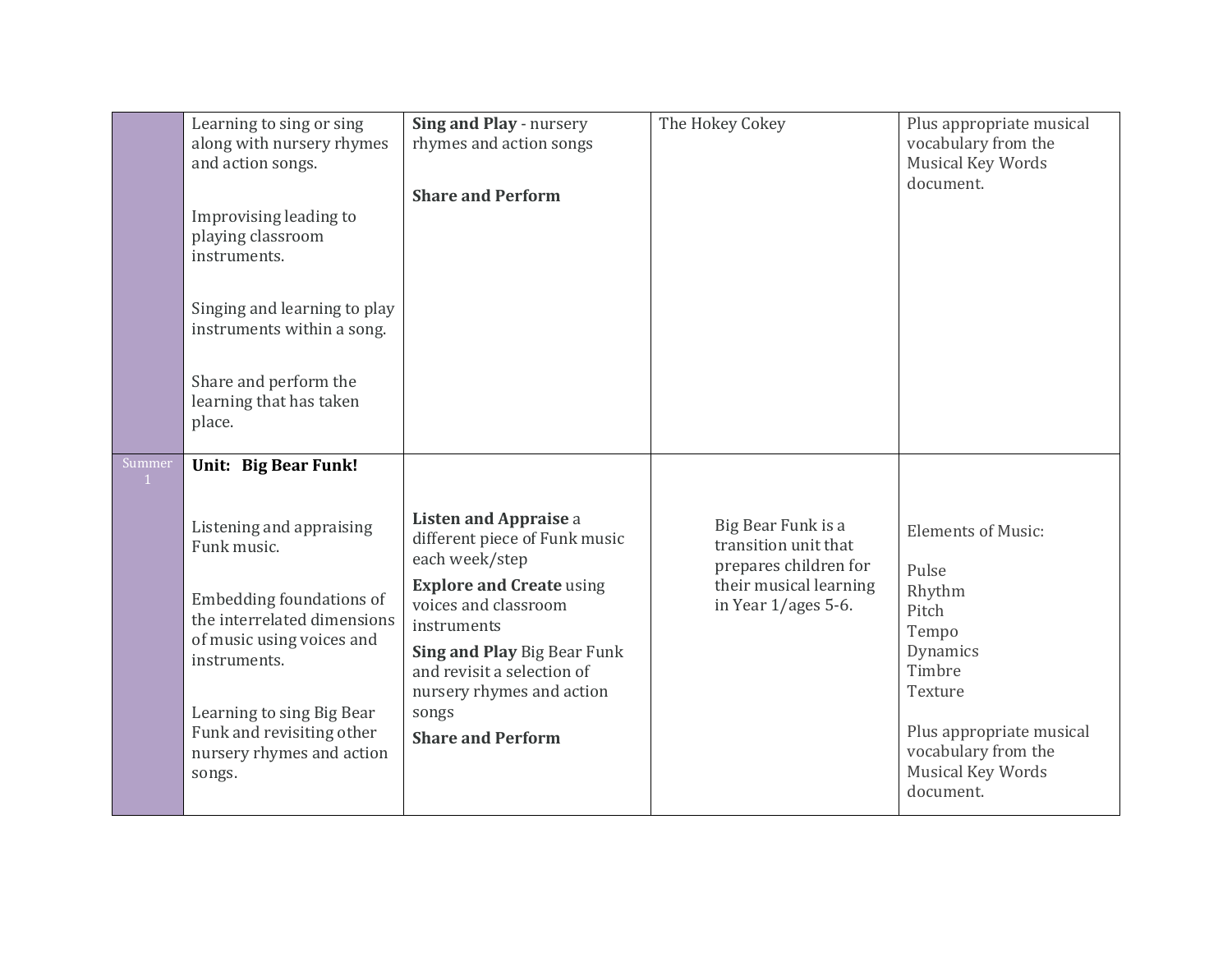|                          | Playing instruments within<br>the song.<br>Improvisation using voices<br>and instruments.<br>Riff-based composition<br>Share and perform the<br>learning that has taken<br>place.                                                                                                                                                                                                   |                                                                                                                                                                                                                                                               |                                                                                                                                                                                                                                                                               |                                                                                                                                                                                             |
|--------------------------|-------------------------------------------------------------------------------------------------------------------------------------------------------------------------------------------------------------------------------------------------------------------------------------------------------------------------------------------------------------------------------------|---------------------------------------------------------------------------------------------------------------------------------------------------------------------------------------------------------------------------------------------------------------|-------------------------------------------------------------------------------------------------------------------------------------------------------------------------------------------------------------------------------------------------------------------------------|---------------------------------------------------------------------------------------------------------------------------------------------------------------------------------------------|
| Summer<br>2 <sup>7</sup> | Unit: Reflect, Rewind<br>and Replay (consolidating<br>learning that has already<br>taken place with listening<br>and appraising, composing<br>and performing<br>opportunites)<br>Listen and Appraise.<br>Continue to embed the<br>foundations of the<br>interrelated dimensions of<br>music using voices and<br>instruments.<br>Sing and revisit nursery<br>rhymes and action songs | Listen and Appraise a<br>different piece of music each<br>week/step<br><b>Explore and Create using</b><br>voices and classroom<br>instruments<br>Sing and Play by revisiting a<br>selection of nursery rhymes<br>and action songs<br><b>Share and Perform</b> | This Unit of Work consolidates<br>the learning that has occurred<br>during the year. All the<br>learning is focused around<br>revisiting chosen nursery<br>rhymes and/or songs, a context<br>for the History of Music and the<br>very beginnings of the<br>Language of Music. | <b>Elements of Music:</b><br>Pulse<br>Rhythm<br>Pitch<br>Tempo<br>Dynamics<br>Timbre<br>Texture<br>Plus appropriate musical<br>vocabulary from the<br><b>Musical Key Words</b><br>document. |